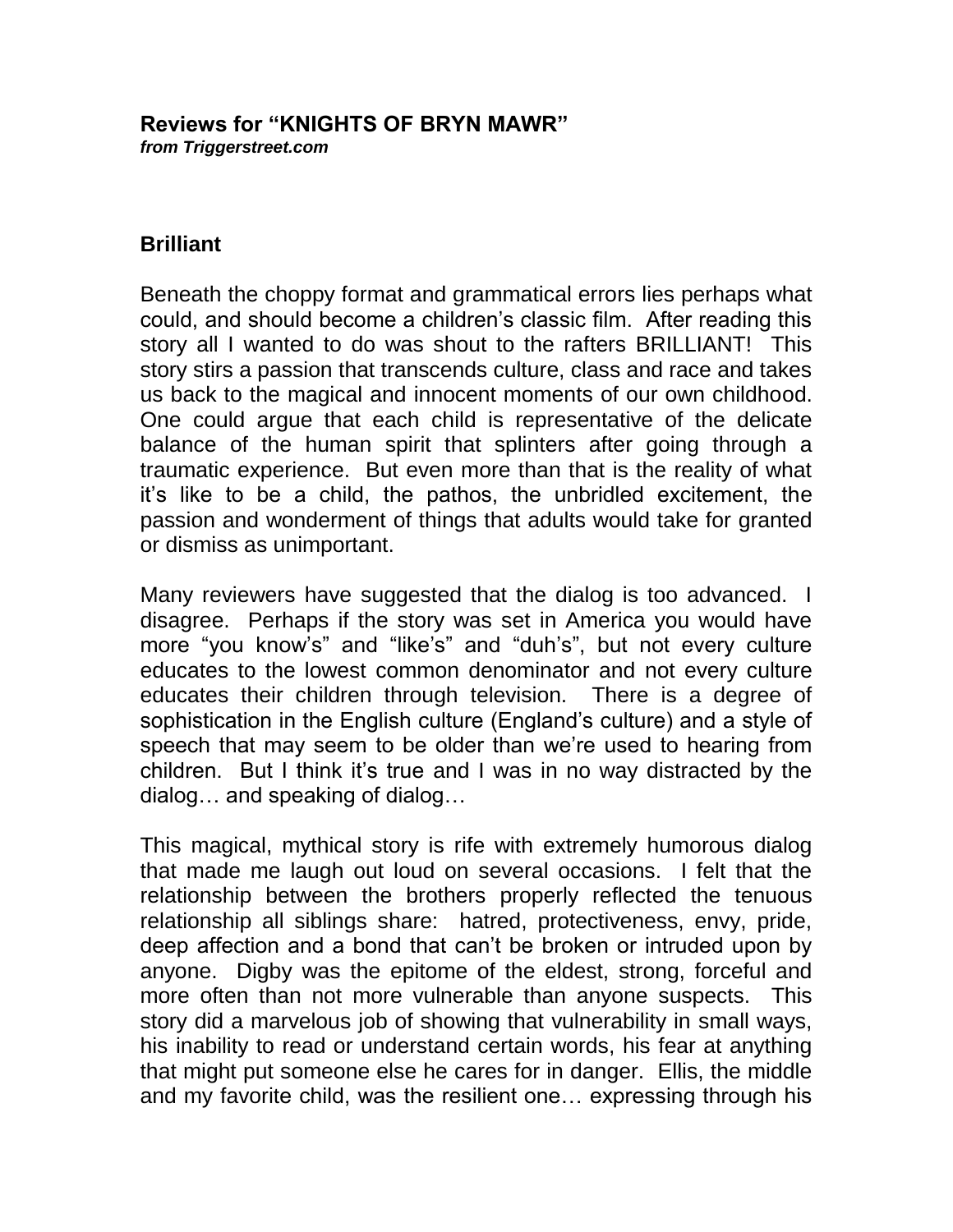curiosity, determination and openness a child's ability to move beyond the pain and to work through adversity. And Quinn, the smallest and presumably weakest, but in silence showed a strength that takes you by surprise.

So some may think I'm reading too much into this story. But in my opinion what makes this story so brilliant is that it tackles a difficult theme, breaking it down to fundamentals that children can comprehend, wrapping it in a story that entertains, enlightens and educates. --*July 12, 2003 - 6:52 PM*

# **Love, Honor and Valor**

There is very little to site as flaws in this SP. The concept of three brothers who have lost their father and suffer emotional damage gives the reader a sense of immediacy. The writer sets up this premise, their relocation from England to Virginia in short takes and gets the reader to the real story quickly. Digby, Ellis and Quinn have to struggle with all new surroundings while wondering what else could go wrong. The story's tempo is excellent in revealing their individual personalities, problems and claims to courage and self knowledge. Eleanor at first may seem wordy, but if you're visually oriented, you may see her words as actual V.O. to some of the boys adventures. This being the only dialogue flaw, yet so easily redesigned in format. The only piddling comment has to do with the left margin which isn't too distracting, and the mixture of dialogue and action on each page is balanced. Dialogue and Story are the main suites of this SP, along with the delightful characterizations. This story has a strong life lesson in it, but is delivered impressively. Thumbs UP! *-- May 3, 2003* 

*- 9:55 AM*

Review Id: 487468

## **Professionally Done**

Cool story, character driven dramady about the hero's journey, spelled out for younger kids, though adults would likely enjoy it with the kids. Probably low budget as well. The pace is very good and the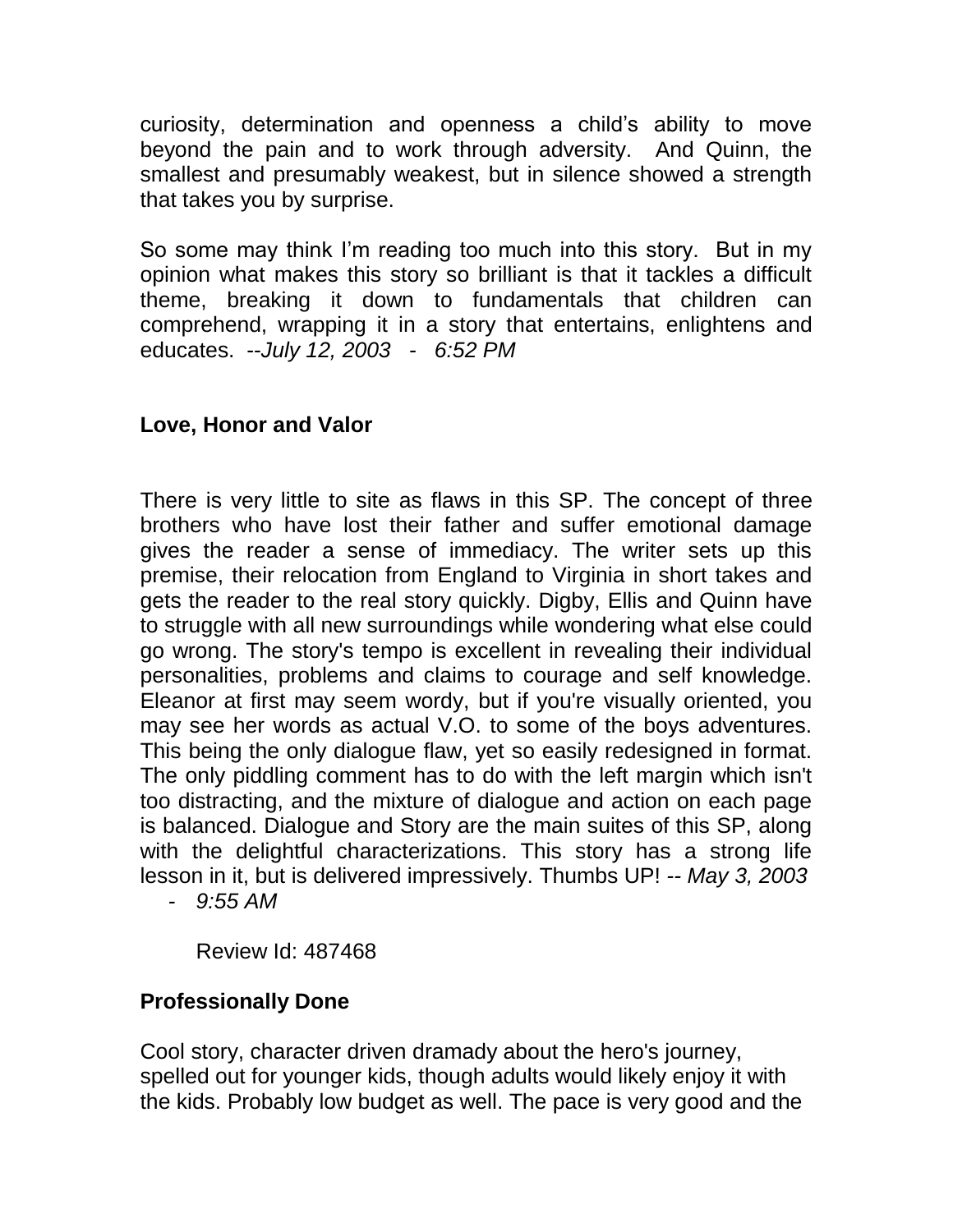writing is very well done. Good piece that flows easily. If a small, indie or cable movie is the goal, it's near perfect. However, it could be built into something more blockbuster with SPFX and such. Somehow, doing so doesn't seem to be the writer's intent, however. The characters are very well drawn, and though some evidently didn't like the dialogue, it seemed near perfection to me and is what compels this character driven story. Maybe the objection is to the few long speeches, dunno. Nice work with not much to criticize. -- September 16, 2003 - 9:49 PM

Review Id: 569211

This was a charming story that would make a great kid's story that adults would enjoy as well. The three kids were handled nicely, with Ellis being my favorite character of the script. The things he said made me laugh at loud at times. Well done. The script had great pacing on the action scenes and the writer wrote very detailed passages about the old house that made you feel like you where there. But I would say that the story moved a little too fast at times. The ending could be slowed down a bit and I would lengthen some scenes such as the knight trials and the kids thinking Eleanor is tricking them. Also there should be a scene with the kids drawing their emblem. All in all a great script. Good job. -- September 16, 2003 - 2:23 PM

Review Id: 569016

### **Well done**

I was beginning to suspect, in this day and age, that it wasn't possible to write a children's movie without incorporating fart jokes, it seems you've proven that notion wrong. This is a well told, easily accessible story about the growth of children and the wonder of imagination. Digby, Ellis, and Quinn are all well drawn characters who work well together. My only issue was that maybe, Ellis speaks a bit too intelligently for his age. I almost, based on their comments wanted to tack an extra year or two on each of the children. Of course if Digby were twelve, he wouldn't be so easily caught up in his adventure. Their quest was both exciting, from a children's standpoint, and poigniant. You led us down a path that could only end one way, but